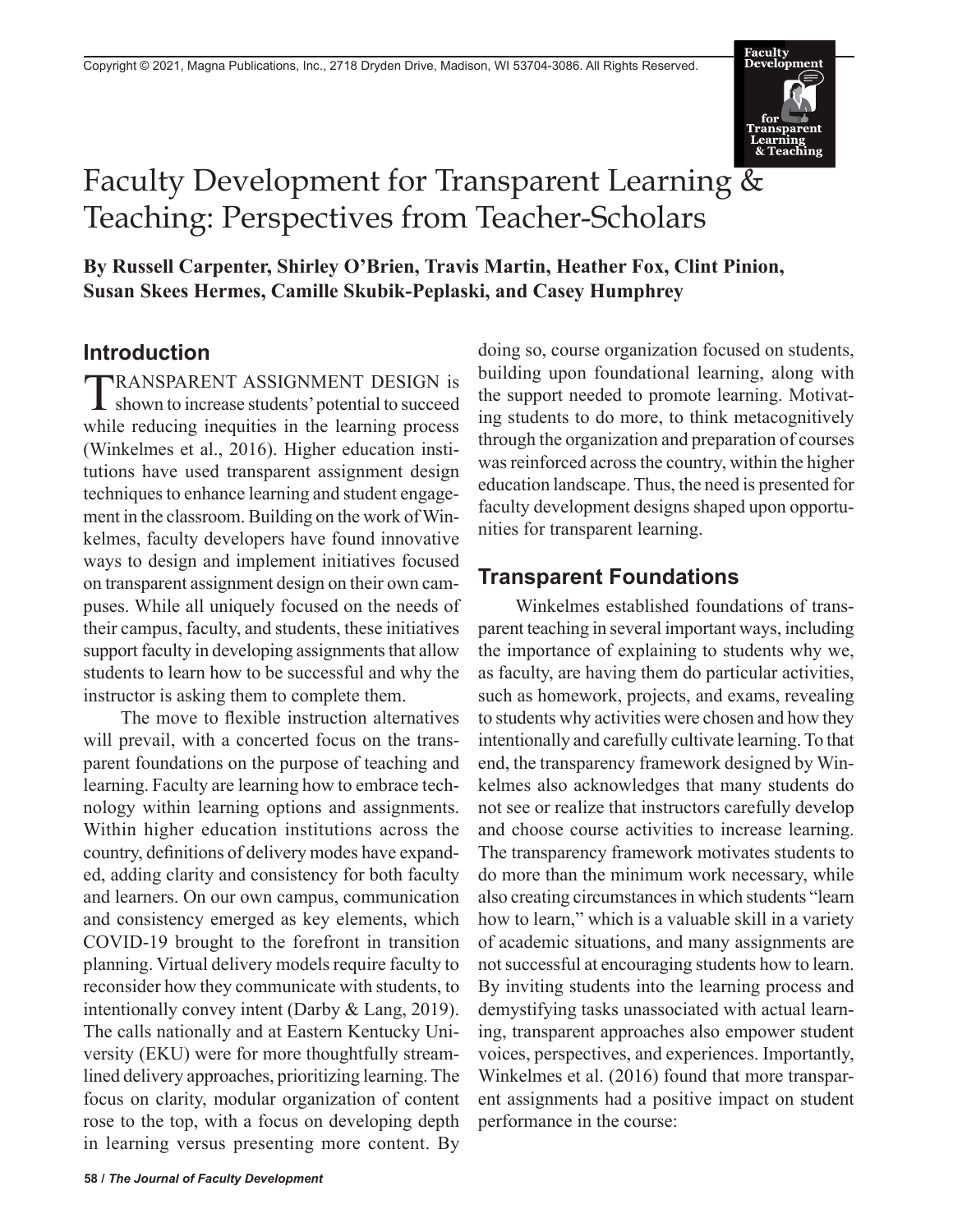In courses where students perceived more transparency as a result of receiving the transparently designed, problem-centered take-home assignments, they experienced significantly greater learning benefits compared with their classmates who perceived less transparency around assignments in a course. (n.p)

In addition, they found promising results in retention and retention rates: "Students' short-term retention rates in the more transparent courses were slightly higher than those of students in the less transparent courses" (Winkelmes et al., 2016, n.p.). Incorporating transparency into the course itself, though, an adjustment to teaching (in addition to assignment design), Fisher et al. (2016) also reported that, "transparency works best when it is incorporated into the content of a class, when transparency itself becomes the object of study, or, perhaps, when the process of assignment design is shared with students" (n.p.). This process takes careful attention in planning and teaching. To this end, faculty development programs focused on teaching enhancement have integrated variations of the transparency framework into their annual programming calendars, often under the name of "evidence-based" or "student-centered" practices. Stand-alone workshops attract faculty interested in continuing to develop teaching that allows for transferable and metacognitive learning among students and, for their own development, more intentional pedagogy.

Faculty development programs have incorporated transparent teaching methods into their initiatives in a variety of ways. While many programs have designed sustained, ongoing programs, others have focused on assignment revision or single standalone programs. Designs are often established based on intended outcomes. Several models include:

- intensive workshops focused on theories of transparent assignment design;
- multi-day assignment redesign institutes; and
- semester-long cohorts of faculty working together established from across departments.

Before beginning this special section, faculty from EKU, a regional comprehensive institution located in Richmond, KY, offer their perspectives on transparent teaching.

# **Transparent Teaching Roundup: Reflections from Teacher-Scholars**

Gooblar (2019) argued, "When we treat teaching with the seriousness it deserves, we'll see that it is an essential part of scholarship, not a distraction from it. We'll recommit ourselves to an inspiring model of higher education: as we explore new frontiers of knowledge, we will take our students with us" (p. 13). This article consists of a series of reflections by teacher-scholars, all of whom have recently participated in faculty development focused on transparent approaches. Reflection can serve as a powerful tool in the continued enhancement of teaching as scholarly practice. Consistent with the transparency framework itself, reflection encourages intentional practice, student-focused learning outcomes, enhanced student performance on assignments as well as our courses, and increased metacognition (learning about learning) practices, a skill students can transfer to future courses and academic experiences.

Higher education as an entity has been presented with an unique opportunity as a result of the COVID-19 pandemic to reflect on and adapt best practices for teaching and learning. The typical stalemates and challenges have been pushed aside, allowing for innovations to surface. Many of these options were present prior to the pandemic; however, faculty adoption was slow in the uptake, holding onto long-standing assumptions about traditional teaching and learning methods. The virtual online delivery accelerated faculty and students in the adoption and adaptation of technologies that could maintain a sense of community and continuity of instruction. Moreover, instructional techniques focused on student learning were foregrounded. The calls nationally (and at EKU) were not for more complex, complicated modes of delivery but for thoughtfully designed approaches that

- prioritize learning;
- provide clear approaches that encourage students to identify the purpose of an assignment (and how it connects to other aspects of the course);
- create consistent channels for communication;
- establish clear expectations for performance and success; and
- focus on the tasks required in assignments that are most important.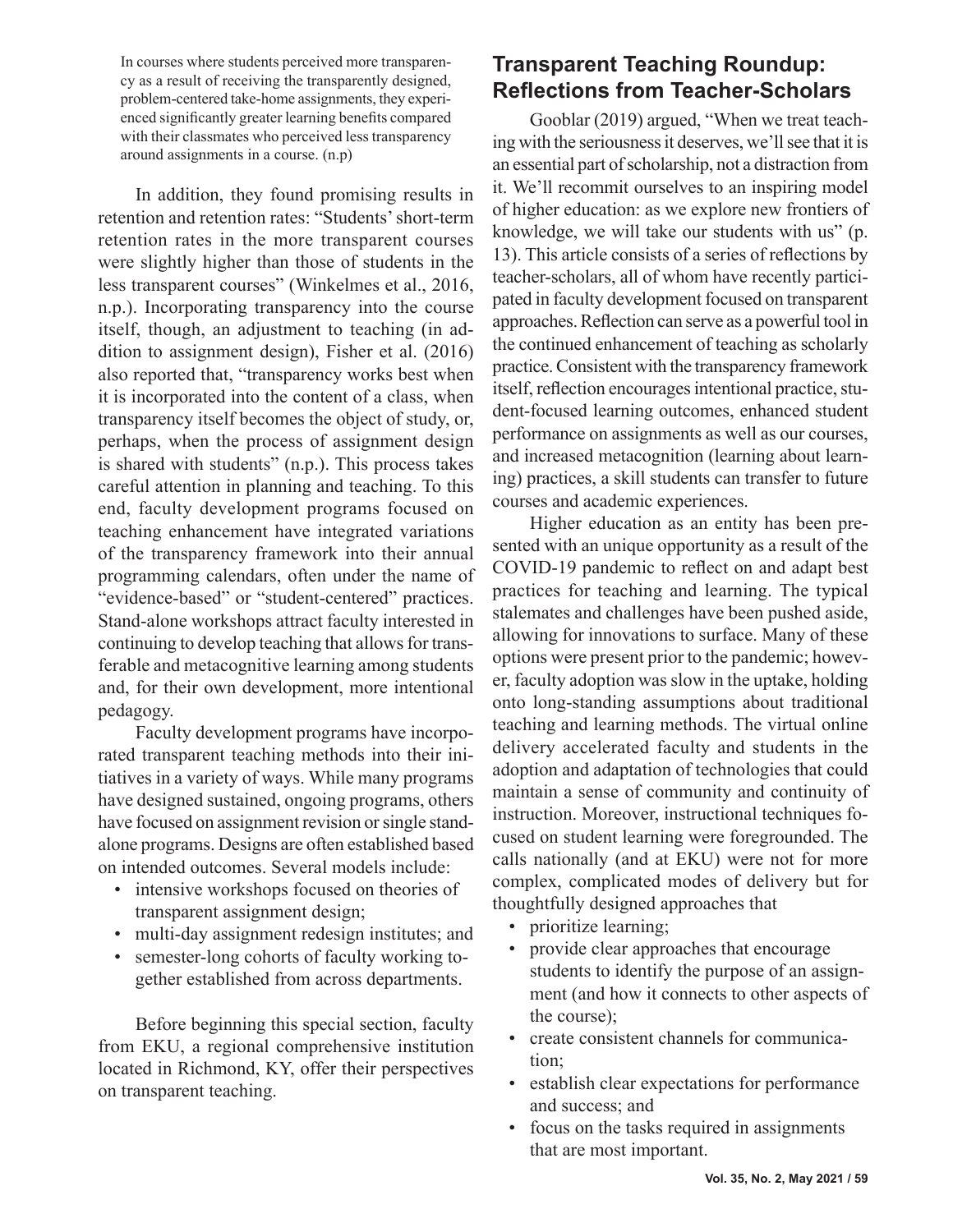From reflective practitioner perspectives (see Regan, 2012), these faculty offer a cross-disciplinary look at the many ways in which they have applied transparent frameworks to enhance their teaching. As Regan (2012) argued, "To avoid the loss of enthusiasm or static practice, teachers need to focus on their own professional development" (n.p.). Building on the transparency framework established by Winkelmes in the Transparency in Learning and Teaching (TILT) initiative, the faculty in this article offer reflections on ways in which they have adjusted strategies in their own teaching after participating in recent professional learning communities (PLCs) coordinated through EKU's Faculty Center for Teaching & Learning (FCT&L).

#### **Travis Martin—First-Year Courses / Veterans Studies**

In 2017, I joined a PLC at EKU that piloted the TILT framework. My goal was to improve two courses: Foundations of Learning, a freshman seminar required of students with an academic readiness need; and Introduction to Veterans Studies, a course that fulfills a General Education requirement in diversity. The common thread? They're *required* courses.

Winkelmes (2016) describes TILT as a "framework," yet I have come to look at it as more of a "guiding philosophy." Transparent course design is a testament to the instructor's commitment to student success. It undermines power imbalances between learners, instructors, and institutions. It makes knowledge accessible to underprivileged students through intentional pedagogy that reduces disciplinary jargon and the brand of gatekeeping that (ironically) educated today's college educators.

I first "TILTed" a scaffolded "Science of Learning Project" that focuses on learning strategies championed by Brown and Roediger (2014). For example, students experiment with retrieval practice in their Math class and interleaving in their History class over the span of a few weeks. They create pre-assessments and post-assessments, measuring their retention of knowledge before and after the project. The assignment is a force multiplier. The work they do for my Foundations of Learning course consistently improves their grades in others; they learn skills that help them persist to graduation. However, the first iteration of the project did not

explain its *overarching purpose*, a key component of TILT.

I assumed that students would just "take my word for it" and realize the awesomeness of the opportunity given to them. I did what I thought was my due diligence, breaking down the project into stages and detailing my expectations. But that was the problem. I thought copious amounts of detail would alleviate student fear. But my emphasis my expectations—were *rules* to be followed. They were not *opportunities* to be seized. Nowhere in my assignment design had I given students the chance to consider their personal motivations.

When making the assignment more transparent, I first reduced the length. I incorporated Winkelmes's "purpose, task, criteria" design. I added opportunities for students to direct their own learning and language about why the assignment was important. Once I learned that *purpose* mattered, it was easy to help students connect assignments to intrinsic motivations such as gaining study skills and improving classroom performance. TILTing assignments moved the emphasis away from extrinsic motivators like grades and *my* authority. What student doesn't want to persist to graduation? Why can't self-directed learners be their own authority?

I used to tell students, "Go through the rubric column that gives you the highest score. Make a checklist and do everything on it. That's how you get you an A." It worked for me as a student. Except this method doesn't guide them along the path to *earning* an A. It dictates the hoops they need to jump through to be *given* an A. What disciplinary knowledge is gained by forcing students to navigate artificial power structures? What transferable skills do my students gain by wading through the idiosyncrasies of my rubric designs? Why not provide a simple set of directions to free up their energy to focus on actual learning? *I wanted my students to learn*. Instead, they invested a great deal of time and experienced a great deal of frustration "figuring out what the professor wants." TILT removes that barrier. The focus of every assignment is on the student, not the instructor.

TILT democratizes the classroom, which for me, involves removing the ceiling of what students are capable of achieving by permitting them to customize their learning experiences. As a guide, I help them focus on the threshold concepts they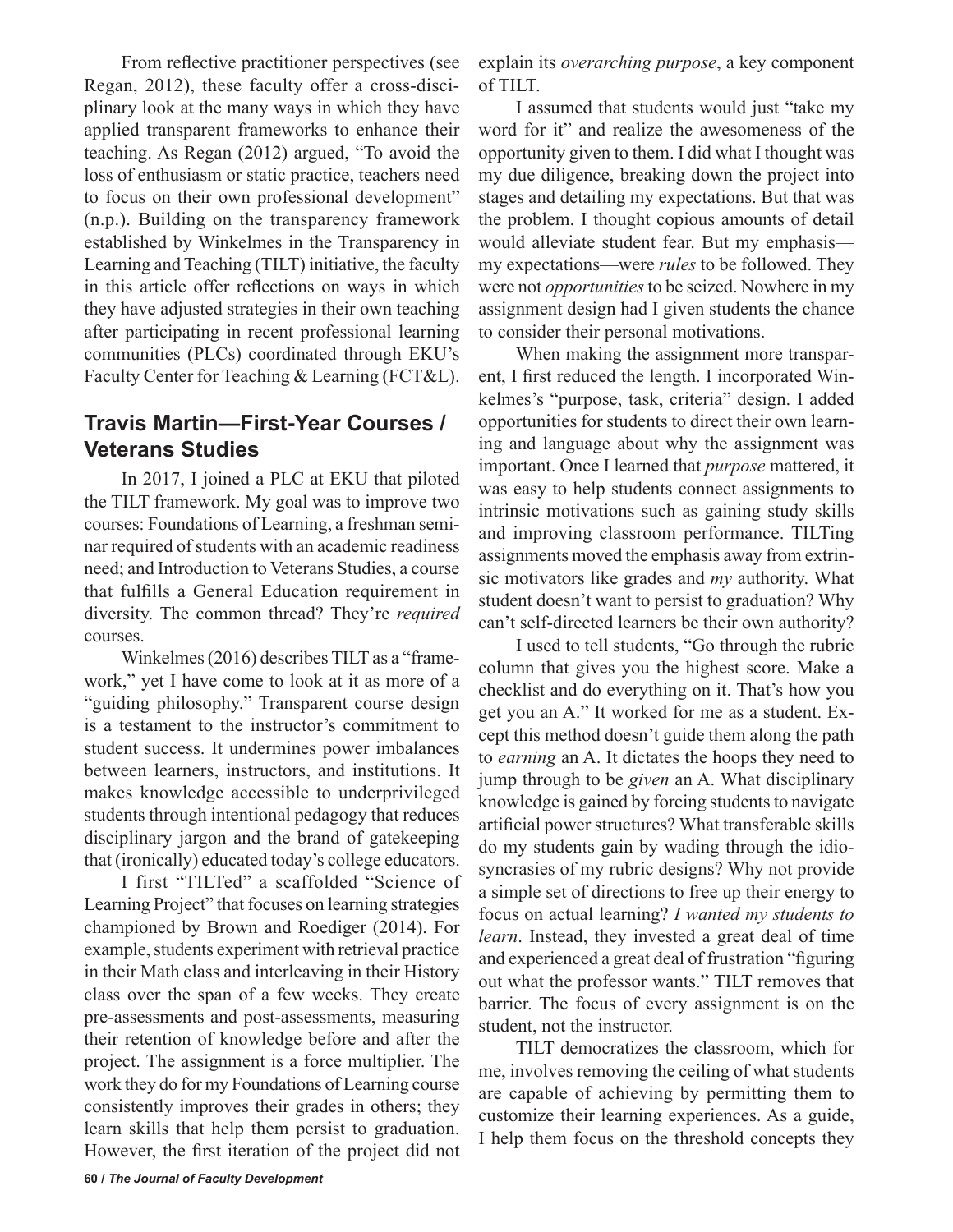need to master in order to achieve higher levels of knowledge (Middendorf & Shopkow, 2018). Today, my entire courses are informed by the TILT "philosophy." What do they look like practically? Course policies, information, and grading criteria are accessible in plainspoken language and within three clicks. In the first week, students complete an assignment that asks them to reflect on past experiences and explain how course content connects to future goals. The skills and knowledge gained are stated on the outside of the folder leading to each module. Once inside, under the assignments folder, students find a section entitled, "How do I know if I am doing a good job?" Every assignment has hyperlinks to examples, submission instructions, even the necessary software.

My Veterans Studies students have "Student Learning Outcome Assignments," major projects in which they choose a learning outcome from the course syllabus, decide what they want to learn about the topic, and devise their own method of gaining that knowledge. For example, a student may choose to learn about "examples of resilience and posttraumatic growth in the veteran population" by interviewing a war veteran and recording their story. I serve in the capacity of mentor, providing information and resources, but ultimately staying out of their way as they tailor the course to suit their personal interests and professional needs.

The next natural step was to remove extrinsic motivators altogether, *especially* grades. Kohn (2012) found that evaluative feedback and growth are stunted by graded approaches. In fact, students disregard evaluative feedback altogether when provided alongside a grade. In place of grades, I developed an elaborate "Grade Proposal" system based on the work of Blum (2017). Students rate their levels of engagement throughout the semester: engagement plan in week one, midterm grade proposal at week seven, and a final grade proposal at the end. They provide examples from their work—evidence of growth—to make a case for their proposed grades. Through metacognitive strategies, students leave the course able to articulate what they knew at the beginning of the semester and what they know at the end. Naturally, assessment is a lot simpler when every student explains in detail and with examples how they met each learning objective.

Following Dweck's (2008) concept of growth

mindset, TILT and trust have turned my required courses into *opportunities*. My rubrics even have a column that reads, "Not Yet–Keep Trying!" and all of my courses are in a continual state of revision. If a student tells me something is "hard to understand" or "difficult to find," I will likely revise the course template the same day. I include anonymous feedback forms in each module and show students respect by embracing humility and valuing their opinions in earnest. The results have been astounding, ranging from increased creativity and performance to consistent reports of satisfaction with the courses in my evaluations.

#### **Heather Fox—English**

Just prior to attending Mary-Ann Winkelmes's keynote at the 2019 Pedagogicon Conference, I read some disconcerting student evaluations. In ENG 303 (Advanced Composition for Teachers), K–12 pre-service educators wondered why they were completing certain assignments or how the class benefited their major. I thought my course vision was clear: to examine the intersections of our experiences as students, writers, and future teachers toward determining future approaches to writing instruction. The evaluations prompted me to examine the gaps between students' perceptions and my perceptions of assignments, and Winkelmes provided strategies for decreasing these gaps.

Among other supporting assignments, ENG 303 integrates three writing projects, designed to build on previous knowledge through reflection, research, and analysis. The *Writing Memory Project* (Project 1) invites students to recall and write about early writing experiences, before selecting and organizing portions of responses into a personal narrative. The *Writing Teaching Philosophy Project* (Project 2) uses Project 1 observations to conduct collaborative writing pedagogical research and to share it through teaching presentations. Then, each student designs an infographic to articulate their teaching writing philosophy. Finally, in the *Writing Awareness Project* (Project 3), co-authors select an EKU Special Collections & Archives artifact for teaching an English Language Arts (ELA) lesson. Students research the sociohistorical contexts related to the artifact, incorporate Project 2 findings, and assimilate insights in an English Education-structured article.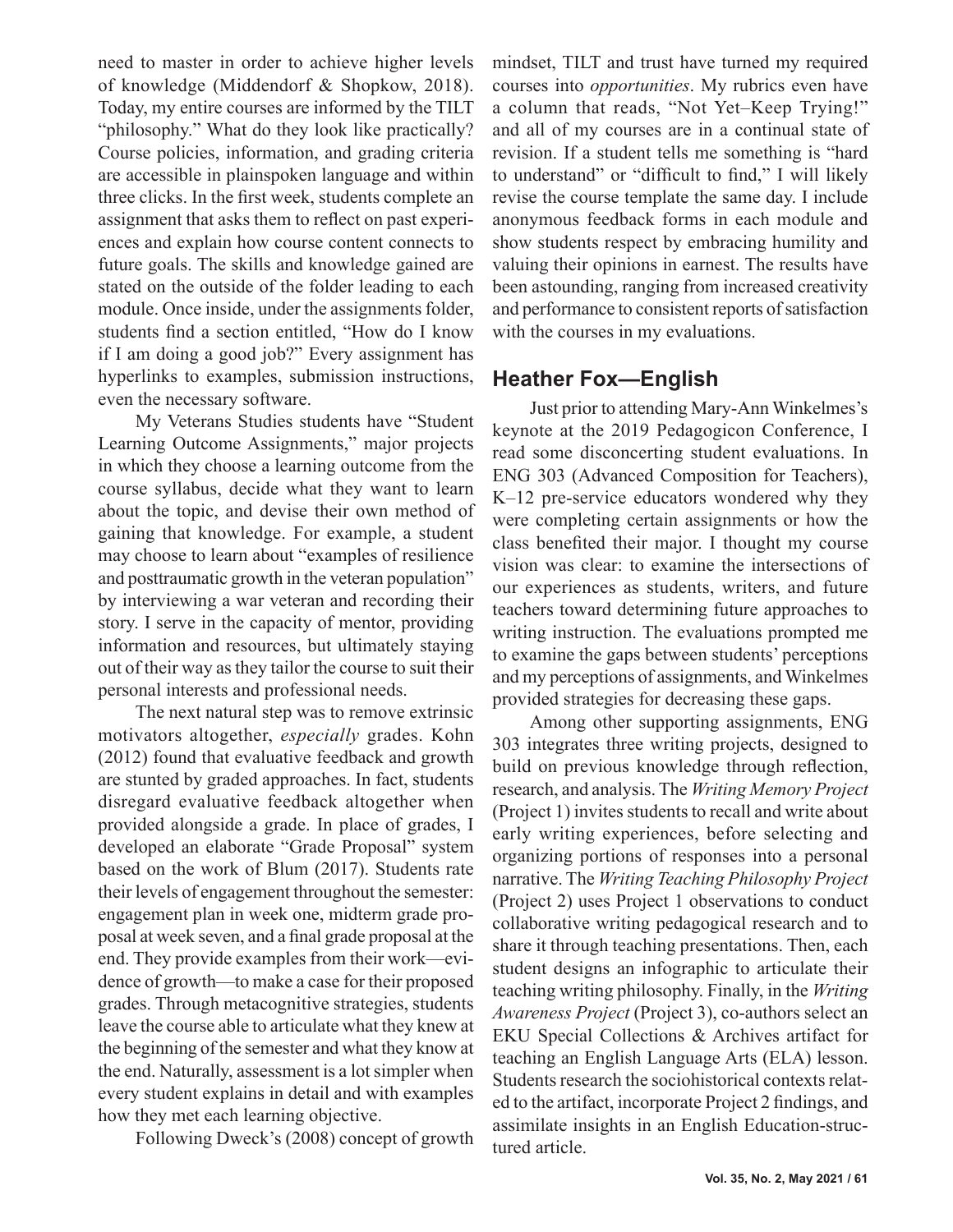Previous project assignment sheets included a brief description, list of tasks, and evaluation method, but not a purpose. I began to *think like a student* to evaluate a project's transparency. Revised Project 1, for example, stated that "by recalling experiences as a writer and writing student through a sustained reading/writing practice, or regular schedule that composition and education scholars argue is foundational 'best practice' for teaching writing, your relationships with writing (and their potential to influence your future approaches to teaching writing) become visible." Project 2 explained that becoming familiar with how to read and use NCTE journals will support ELA instruction and that developing and communicating a research-based teaching writing philosophy demonstrates professional knowledge. Project 3 linked its purpose to the kinds of research, professional writing, and writing instruction tasks present in all stages of a teaching career, including, as Wilkemes suggests, explicit descriptions of how these practices are beneficial over time (the first years in the classroom, years 5–10, and post-decade). By participating in a course's community of teacher-scholars, pre-service teachers learn strategies for contributing to the field that extend beyond a semester's coursework.

Subsequent student evaluations rarely (if ever) mention the lack of purpose identified in those early evaluations, but more significant, TILT has become a critical lens for my engagements with pedagogy research. For example, reading Warner's *Why They Can't Write* (2018) with TILT in mind, prompted me to add a "problem," or question potentially solved by a writing task, and a statement to explicitly identify the intended audience to assignment sheets. And in the same way that Bartholomae's (1986) seminal essay argues that "when students say, '[they] don't know,' [they are] not saying, then, that [they have] nothing to say. [They are] saying that [they] are not in a position to carry on this discussion," it became clear that, when students do not understand why they are completing an assignment, it is because they cannot identify a relevant purpose (p. 8). Our impressions of how we communicate information can become clouded in disciplinary conventions, reliance on previous experiences, or assumptions about what we think students already know. Making assignments more transparent constitutes an evolving, not static, lens and practice, for conveying a transparent purpose for student investment.

# **Clint Pinion—Environmental Health Science**

Backward design and TILT were used as a framework to revise an existing online, introductory course to environmental health science. Using the three stages of backward design (i.e. desired results, evidence, and learning plan), I noted an evident gap between compared course learning outcomes and current assignments and assessments. I created new learning outcomes to define the transferable concepts of importance and began designing instructional units and performance assessment tools. In addition, I designed lectures for each unit with meaning-making at the forefront of organization and delivery (i.e. What meanings should students make in order to arrive at important understandings?). I also designed assessment tools that moved students from a state of meaning-making (i.e. understanding) to content acquisition (i.e. application of knowledge and skills). Each assessment tool included purpose statements, a listing of tasks, assignment details (i.e. point value assigned to the assignment, submission due date, and location of submission portal), and criteria for success (e.g. rubrics). Finally, I created a lesson plan that detailed the three stages of backward design, which he used to create modules in an online learning management system. Prior student evaluations of the course noted a lack of transparency in course requirements. The lack of transparency was evident in the volume of questions via email that the instructor received each term regarding assignment details (e.g. due dates, submission portal location, etc.). Following the revamp of the course using a transparent approach, I received fewer questions from students regarding course details. Additionally, student evaluations of the course and instructor improved (e.g. One student remarked that the [course] materials were presented in a manner that made it easier to learn, understand, and retain).

# **Susan Skees-Hermes— Occupational Science and Occupational Therapy**

As a multi-decade healthcare practitioner, the TILT approach has been an invaluable tool for translating clinical best practice to effective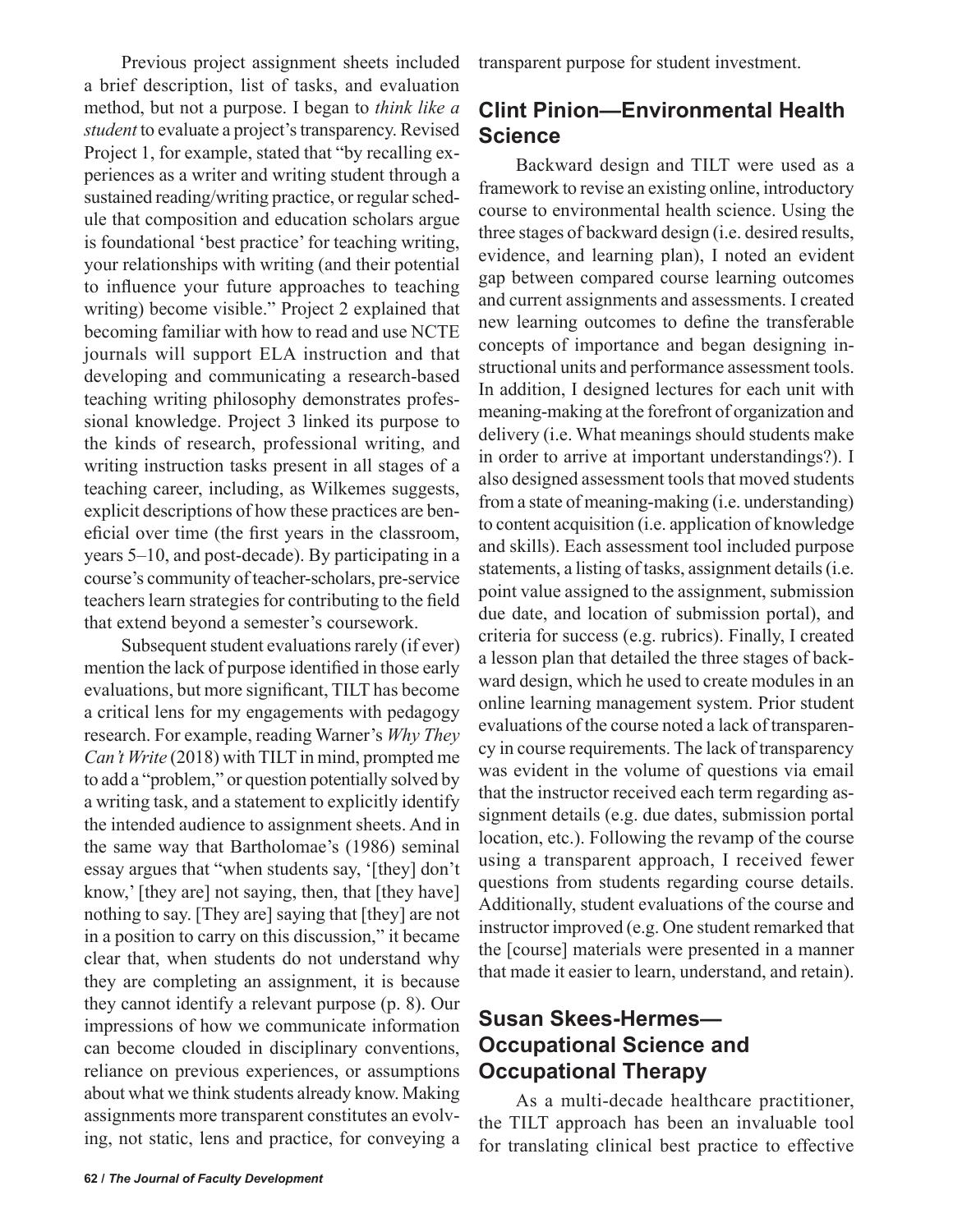learning in higher education for students as future professionals. For my own learning needs, I prefer instructions that are clear and concise. TILT is a format that logically matches my own view of efficiency in healthcare practice and instrumental in transitioning my career expertise into best practices in teaching. From novice to content expert, I suggest faculty take the time to apply the TILT method to make sure their assignments meet the parameters for transparency across learners.

A fundamental component of TILT focuses on intentional and concise directions as the instructor and is a way to model this writing practice for students in their assignments. The TILT checklist is the first place for faculty to begin the process. Identify what portions of an approved assignment needs to be improved. Make the shift to non-jargon language in the purpose statement clearly connecting why assignments were established building student skills for learning in the course. It is work upfront as an educator, but helps to illuminate for students their intrinsic investment in their future critical reasoning competency by stating the meaningful outcomes for applying the fundamental knowledge, skills, and concepts. The TILT approach also allows for uniformity in formats so students are seeing meaningful and thorough information in written assignment descriptions. In the end it helps us all work smarter, not harder.

## **Casey Humphrey—Occupational Science and Occupational Therapy**

During participation in the TILT PLC, I had the opportunity to revise an assignment for a master's level Occupational Therapy course. This assignment had previously been quickly created in response to the COVID-19 pandemic, so there was no formal description. I started the assignment description from scratch, which created an opportunity to incorporate the transparency framework, while being intentional about building the assignment. Importantly, the process helped me to clarify expectations for the assignment.

The biggest change from the initial assignment is that the students now have a formal assignment description to refer to for direction. I expect that this will be much more clear than my previous format which was giving directions verbally or through Blackboard announcements. In the past, students

have stated that they do not understand the need to participate in the seminar portion of their final internship and do not place value on the assignments. I am hopeful that using this format will provide a clearer purpose to this assignment and it will add value for the students as they engage in clinical application and learning.

The transparent assignment promotes a high-level of metacognition for students. As their last course in their master's program, the transparent framework allows students to pose questions to other students, provide constructive feedback to their peers, engage in intellectual discussion, and use me (the instructor) as a mentor/facilitator versus just a teacher. The transparency model of including the purpose, task, and criteria all in one location allows the student to see the "big picture" and promote more individual learning.

One of my biggest challenges was ensuring that I was clear about the tasks in this graduate class. It took a few tries to focus on what I wanted the students to do using action verbs. The criteria had to be directive enough to ensure students gave effort but open enough to allow for a variety of student styles.

## **Camille Skubik-Peplaski— Occupational Science and Occupational Therapy**

This was my second PLC on transparency. Both times, I saw new possibilities to connect with students and improve my teaching. I had the opportunity to redesign an assignment for a graduate occupational therapy course focused on evidence-based practice to make it more transparent. Through the revision process, I made the purpose of the assignment clearer using higher level Bloom's taxonomy terminology, made each step of the task directions more specific, and matched the step of the task to the grading criteria on the rubric. The revised assignment acknowledges students learning in the course.

While revising the assignment to be more transparent, I realized my own frustration in determining where students might doubt themselves, leading to uncertainty and leading me to my own new learning that it may not be my directions that are unclear but students' fear of failure that paralyzes them. I realized that I may fail if the students are